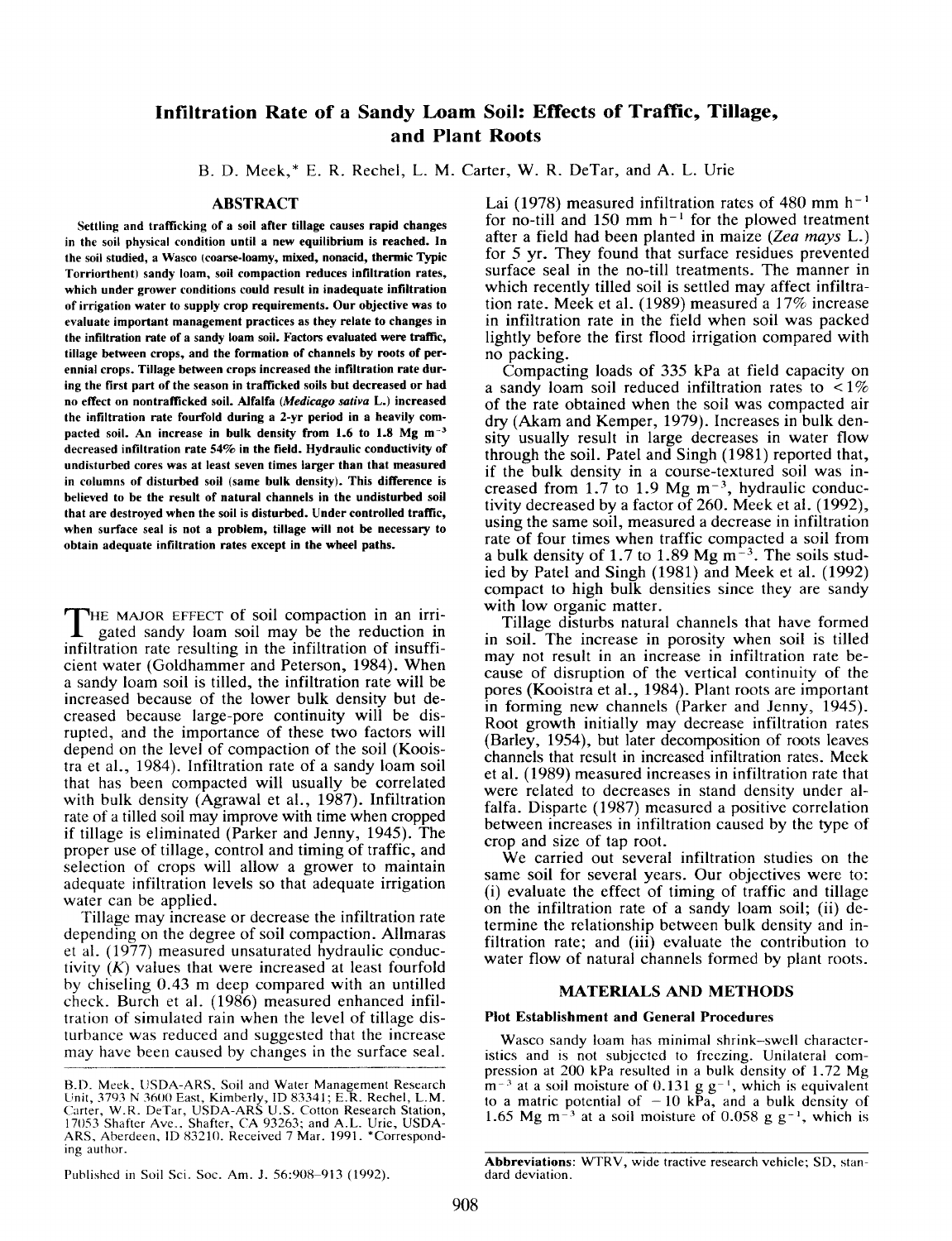equivalent to a matric potential of  $-100$  kPa. All field experiments were conducted within a 10-ha area.

Tillage was done in the same manner to start each of the experiments. This extensive tillage was done to remove the effects of previous cultural practices. All plots were chiseled to a depth of 0.54 m on 0.33-m centers using a WTRV that spans 10 m, so that no wheel traffic was applied in the plot. Wheel traffic was applied to traffic treatments using a wheel frame mounted on the WTRV that could be moved laterally along the frame to positions where the wheel tracks were to be located and on which the force on the wheel could be controlled to simulate tractor wheel loads up to 2900 kg. The WTRV allowed cultural operations to be conducted during the season without the requirement of applying wheel traffic to the plots.

Bulk density was measured using a two-probe density gauge (Model 2376, Troxler Lab., Triangle Park, NC)' in parallel 0.30-m-spaced Al access tubing. Equation [3] presented by Rawitz et al. (1982) was used to calculate bulk density using an unattenuated count rate  $(I_0 = 316000)$ and mass attenuation coefficients suggested by them for soil and water. Volumetric water content is part of the equation and was measured using a Troxler neutron probe.

Infiltration rates were measured, except for the furrowirrigated experiment, by surrounding the complete plot with a border, flooding the plot rapidly, and measuring the decrease in water level with time using a hook gauge. Infiltration time was started when 50% of the soil surface was flooded and readings were taken at 16, 25, 36, 49, 64, 81, 100, 121, 144, 169, and 196 min or until the soil surface was no longer covered with water. Infiltration rates were plotted as a function of time and the rate 2 hr after water was applied was used.

#### **Effect of Traffic and Tillage**

The effects of traffic and annual tillage were evaluated in plots 9 by 30 m in a field that was tilled in 1983 to start the experiment. Cotton *(Gossypium hirsutum* L.) was grown in 1983, 1984, and 1985 on beds with 1-m centers. The cotton was furrow irrigated during the season. Infiltration was measured by the furrow advance method (DeTar, 1989). Traffic was applied in each furrow to the appropriate plots during the planting, cultivation, and harvesting operations. Weights were adjusted to reflect the weight of the equipment used for the different operations. Annual tillage was applied to the appropriate plots before the 1984 and 1985 crops. This tillage was done in the same manner as that done before starting each of the experiments. Treatments were replicated 10 times in a randomized complete block.

### **Effect of Alfalfa Plants**

The effect of alfalfa plants on infiltration rate of compacted soils was evaluated in field plots 9 by 20 m that were compacted to three levels and planted in alfalfa in April 1986. Compaction levels were (i) light (six plots), (ii) medium (six plots), and (iii) heavy  $(12 \text{ plots})$ . Tire pressures for the three treatments were 41, 138, and 276 kPa, respectively and wheel weights were 1362, 2950, and 2770 kg respectivley. Traffic (1814-kg load) was applied during each harvest to half of the heavily compacted plots for a total of 24 plots (six replicates and 4 treatments). Soil was compacted at a soil moisture  $(0-2 \text{ m depth})$  of  $0.09 \text{ g}$  $g^{-1}$  (SD = 0.008) for the light treatment (plots had received only winter rainfall) and a soil moisture of 0.12 g  $g^{-1}$  (SD = 0.006) for the other treatments. The alfalfa was harvested with the WTRV with no traffic applied to the

plots except for the six plots receiving harvest traffic. Detailed cultural practices are given in Rechel et al. (1991). Bulk density was measured at three locations in each plot in April 1986 after alfalfa was planted, and in May 1988. Channels in the soil were measured by driving a 300 mm long by 200-mm-diam. steel cylinder into the soil to the 150-mm depth. One thousand milliliters of a 0.5% (w/w) aqueous solution of methylene blue was added to each cylinder and infiltrated in  $\approx 20$  min. The next day the cylinder was removed from the soil, inverted, and the number and diameter of the stained pores at the bottom of the cylinder were measured. One measurement was made in each of four replicates.

## **Bulk Density vs. Infiltration**

The relationship between infiltration rate and bulk density for a rotation using annual crops was determined in 1986 in a field planted in cotton. Black-eyed pea *[Vigna unguiculata* (L.) Walp.] had been grown the previous year (1985), and no perennial crops had been grown in the previous 10 yr. The field was divided into 16 plots (four treatments and 4 replicates) each 9 by 20 m. The field was compacted to four levels before planting and no wheel traffic was applied to the plots during the season. Tire pressures for the four treatments were  $48, 69, 172$  and  $276$  kPa and wheel weights were 1293, 2297, 2906, and 2746 kg, respectively. Soil was compacted dry for the light treatment (plots had received only winter rainfall) and soil moisture was at field capacity for the other treatments. Cotton was grown flat, with the rows on 1-m centers. Bulk density was measured in June and November 1986. Infiltration rate was measured in July 1986.

The relationship between infiltration and bulk density for a cropping system that included a perennial crop was determined in a field where alfalfa was planted in the fall of 1982 and maintained until cotton was planted in 1988. No tillage was done from October 1982 until 1988. Shallow tillage to the 150-mm depth was done in one-half of the plots when the cotton was planted in 1988. Detailed procedures are given in Meek et al. (1990). Bulk density was measured in October 1988.

#### **Bulk Density vs. Hydraulic Conductivity**

The relationship between bulk density and hydraulic conductivity for undisturbed cores was determined on soil cores collected in 1985 from a field with 3-yr-old alfalfa that had been subjected to various levels of compaction (treatments given in Meek et al., 1989). Saturated hydraulic conductivity was determined on the cores after flushing the soil with  $CO<sub>2</sub>$ . Hydraulic conductivity was determined for four treatments and six replicates on cores from the 0.02- to 0.11- and 0.20- to 29-m depths and the values averaged for the six replicates. Detailed procedures for the collection and treatment of the cores are given in Meek et al. (1989).

The relationship between bulk density and hydraulic conductivity for disturbed soil was determined in  $0.18$ -m diam. soil columns. Soils were collected in 1988 from the same field as the undisturbed cores and adjusted to soil moisture contents ranging from 5.3 to 9.7% by weight. Sufficient soil was added to equal a 40-mm depth of packed soil, and it was packed with a 2.5-kg drop hammer falling 20 times from a height of 0.30 m. Additional layers of soil were added and packed until  $\approx 0.26$ -m depth of soil was packed. The top  $10 \text{ mm}$  of each layer was broken up with a knife before soil was added for the next layer. The same force was used for packing each column, but the variation in moisture between columns resulted in a range of bulk densities from 1.52 to 1.88 Mg  $m<sup>-3</sup>$ . To prevent surface seal, sand was added to the top of the column to form a layer 20 mm deep. The column was wet by flooding the soil

<sup>&#</sup>x27;References to brand names or companies is made for information purposes only and does not imply endorsement of these companies or brands over any other company or brand.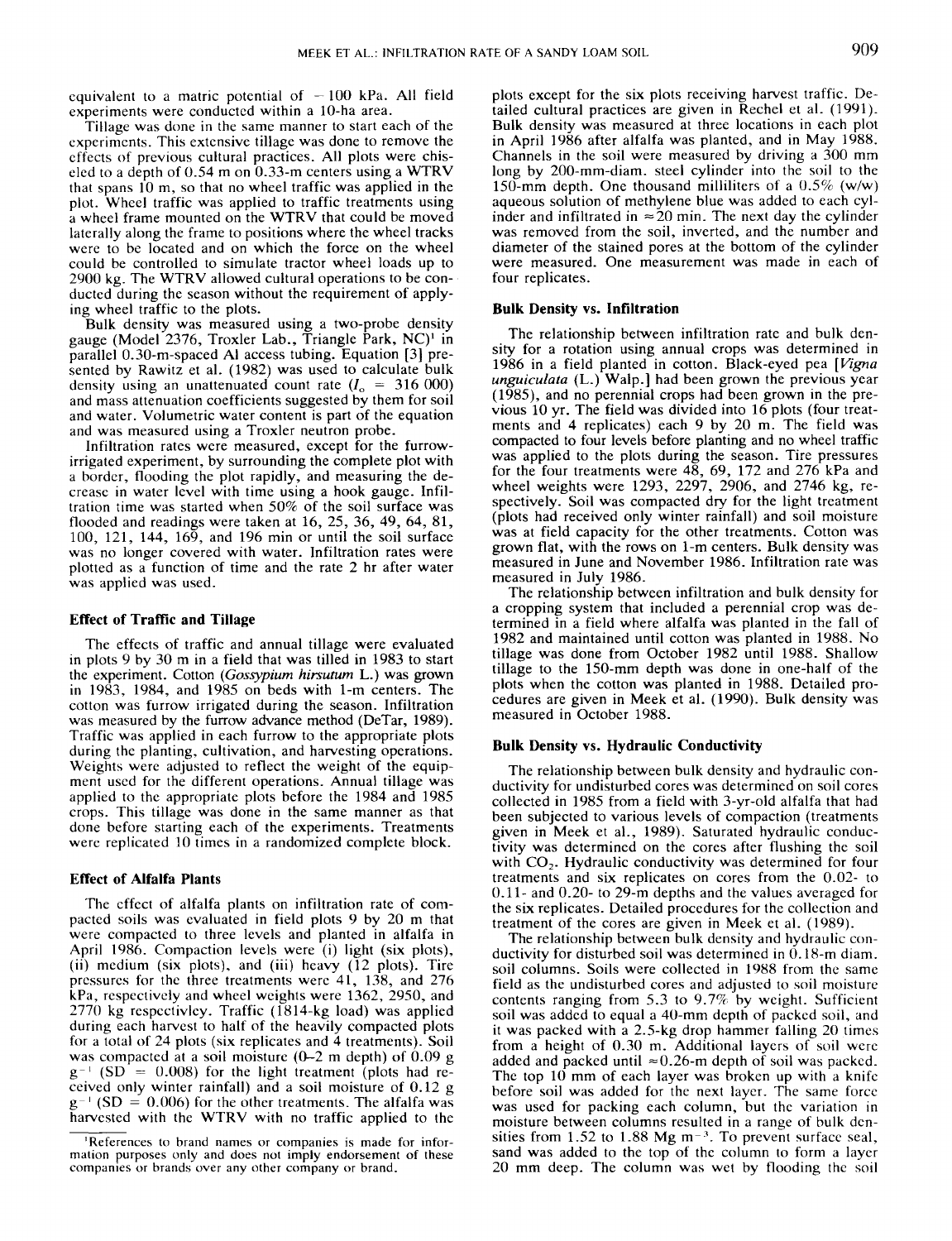surface and maintaining a constant head. During the constant-head permeameter tests, a 20-mm head of water was maintained above the surface of the sand and, after equilibrium, the outflow was measured and used to calculate hydraulic conductivity.

## **RESULTS**

## **Traffic Level and Annual Tillage**

Traffic during the season and no tillage following the previous crop resulted in lower infiltration rates at the start of the season in 1984 and 1985, compared with other treatments (Fig. 1). Bulk-density levels at the end of the season in the furrow at the 0.25- to 0.35-m depth were 1.62 (no tillage, no traffic), 1.60 (tillage, no traffic), 1.80 (no tillage, traffic), and 1.68 Mg  $m^{-3}$  (tillage, traffic) (Meek et al., 1992). Tillage between crops increased the infiltration rate of soil receiving traffic during the first part of the season and this effect may be the result of the  $0.12$  Mg m<sup>-3</sup> reduction in bulk density (0.25-0.35-m depth) compared with no tillage with traffic. The tillage effect was different for nontrafficked plots where bulk densities were not significantly affected by tillage. Tillage did not increase and sometimes decreased the infiltration rate during the season when the soil was not trafficked. Disruption of natural channels by tillage could explain this decrease in infiltration in the nontrafficked soil. The amount of water infiltrated and the differences between treatments became less with time during the season, with the data for 1984 and 1985 being similar. The reason for this seasonal decrease is probably surface seal development and consolidation, which would become more important with time. The infiltration rate of nontrafficked soil was not improved by tillage; therefore, tillage could be restricted to trafficked areas, which could be reduced by controlled traffic.

#### **Effect of Alfalfa Plants on Infiltration Rate**

Alfalfa growth increased the infiltration rate of both compacted and noncompacted soil with time (Fig. 2). Bulk-density levels measured in April 1986 were 1.76 for the low treatment, 1.88 for the medium treatment, and 1.92 Mg  $m^{-3}$  for the heavy treatment with or without harvest traffic, and the levels measured in May 1988 were similar. There was a significant increase in infiltration rate each year and the average rate for all treatments increased by 488% from July 1986 to October 1988. The increase in infiltration rate from 1986 to 1988 was 442% for the lightly compacted treatment compared with 534% for the heavily compacted treatment without harvest traffic. Traffic applied to the heavy compaction level had no significant effect on infiltration rate. Because of the debris left on the soil surface after alfalfa harvest, soil seal should not have been an important factor controlling infiltration rate. Bulk-density changes during the experiment were small and would have had minor effects on the infiltration rates. During the 2 yr, living crowns decreased from 247 to 43 crowns  $m^{-2}$ , which left many old root channels available for water flow which were observed after staining. Earthworm activity would not have contributed to the formation of channels be-



**Fig. 1. Effect of tillage between crops and traffic applied during the season to the furrows on the infiltration rate 2 h after flooding in furrow-irrigated cotton. Values within one date followed by the same letter are not significantly different (Duncan's multiple-range test, 0.05 level).**

cause these soils have low populations. Pits were dug by hand to the 600-mm depth in each of 24 plots in the adjacent field and no earthworms were found. Meek et al. (1990) found that this increase in infiltration rate caused by alfalfa could result in a higher infiltration rate for the next crop under no-till or shallow tillage.

Pores that conducted the methylene blue solution past the 150-mm depth had an average diameter of 4 mm and many were partially filled with plant material (Table 1). The number of pores measured in this study (all data combined) was  $40 \text{ m}^{-2}$ , which was much less than those measured in the adjacent field (Meek et al. 1989), but the adjacent field measurements were made after 4 yr of alfalfa instead of 2 yr for this study.



**Fig. 2. Effect of alfalfa culture with time on the infiltration rate 2 h after flooding as influenced by compaction level and traffic. Values within one date followed by the same letter are not significantly different (Duncan's multiple-range test, 0.05 level).**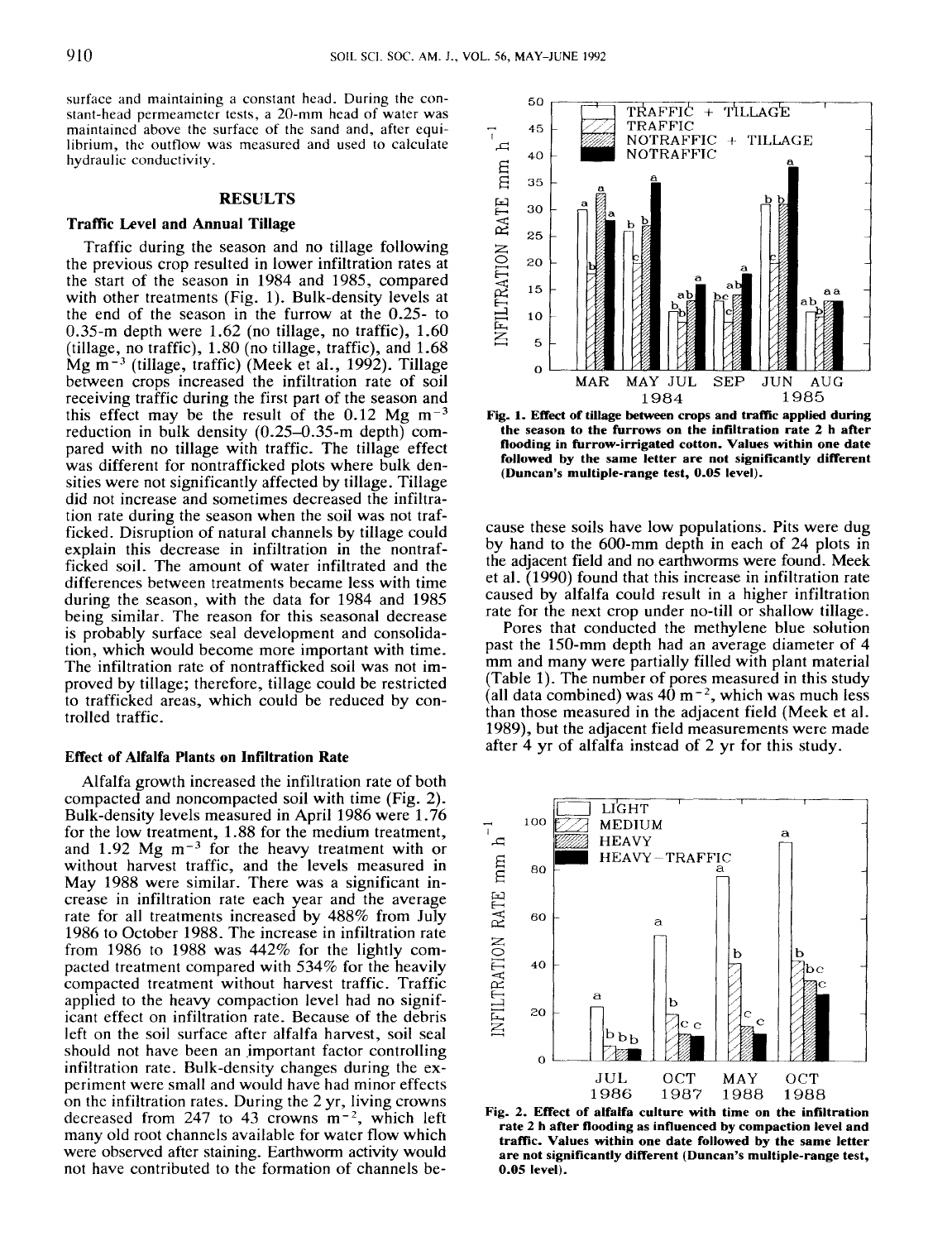Replicate 1 **Replicate 2** Replicate 2 **Replicate 3** Replicate 4 **Replicate 4 Replicate 4** Total Total Open‡ Total Open Total Open Open pores Diameter pores Diameter pores Diameter pores Diameter pores Compaction pores pores pores  $\%$ no. m.m  $\%$  no. mm  $\%$  no. mm  $\%$  no. mm Light 2 <sup>1</sup> 100 5 100 <sup>1</sup> 3 100 2 2 100 2 50 50 5 20 Medium 2 4 100 <sup>1</sup> 10 10 none 4 <sup>1</sup> 20  $5 \t 100$  2 100  $\begin{array}{ccc} 3 & 100 \\ 3 & 50 \end{array}$ 50 Heavy none <sup>1</sup> 2 50 none 2 2 100 6 50 Heavy 3 2 50 —————— none —————— none ————— 1 2 50 + traffic  $\begin{array}{ccc} 3 & 2 & 50 \\ + & \text{traffic} & 2 & 10 \\ 3 & 50 & 3 \end{array}$ 3 50

Table 1. Effect of alfalfa plants on number and diameter of stained pores† at the 150-mm depth measured in February 1988 using **methylene blue.**

t Pores were measured in an area of 31 400 mm2 and were 1 mm in diam. or larger.

Many of the pores had root material in them and the percentage give a visual estimation of the amount of the pore area that was open for water flow.

# **Relationship between Hydraulic Conductivity and Bulk Density**

Hydraulic conductivity was correlated with bulk density in columns of disturbed soils (Fig. 3a) and in undisturbed cores collected in the field (Fig. 3b). The infiltration rate was much higher for the undisturbed cores than for the disturbed soil. At a bulk density of 1.6 Mg  $m^{-3}$ , the rate was 86 compared with 12 mm  $h^{-1}$  for the disturbed soil and, at a bulk density of 1.8 Mg m<sup>-3</sup>, the rate was 36 compared with 1.7 mm h<sup>-1</sup> for the disturbed soil.

An 86% decrease in hydraulic conductivity was measured when bulk density was increased from 1.6 to 1.8 Mg  $m<sup>-3</sup>$  in the disturbed soils. In undisturbed cores, an increase in bulk density from 1.6 to 1.8 Mg  $m<sup>-3</sup>$  resulted in a 58% decrease in hydraulic conductivity.

## **Relationship between Infiltration Rate and Bulk Density**

There was a fair correlation ( $r^2 = 0.60$ ) between bulk density and infiltration rate for the annual cropping system (Fig. 4a), but none ( $r^2 = 0.007$ ) for the cropping system where alfalfa was grown (Fig. 4b). The minimum or no tillage plus the extensive tap-root system of the alfalfa would have promoted and protected the macropores, which would conduct water even in compacted soil. Blackwell et al. (1990) demonstrated that biopore channels formed by alfalfa roots can be very stable at diameters >4 mm under stresses up to 200 kPa.

Infiltration rate decreased by 53% when bulk density was increased from 1.6 to 1.8 Mg  $m^{-3}$  (Fig. 4a) by wheel packing. These slow infiltration rates resulting from the high bulk densities would make irrigation difficult because, at a soil bulk density of 1.90 Mg  $m^{-3}$ , it would be necessary to flood 24 h to infiltrate 78 mm of water. The long irrigation times would cause problems with crops that are sensitive to waterlogging and would require the application of small amounts of irrigation water at frequent intervals.

# **DISCUSSION**

Channels formed by roots of perennial crops are important in increasing the infiltration rate of soil where



Fig. 3. **Relationship between bulk density and hydraulic conductivity (a) in columns using disturbed soil; and (b) for undisturbed cores collected under 3-yr-old alfalfa subjected to various traffic levels.**

the channels are stable. In this study, alfalfa roots were important in increasing the infiltration rate by reforming channels that were destroyed by tillage. Measurements with methylene blue in February 1988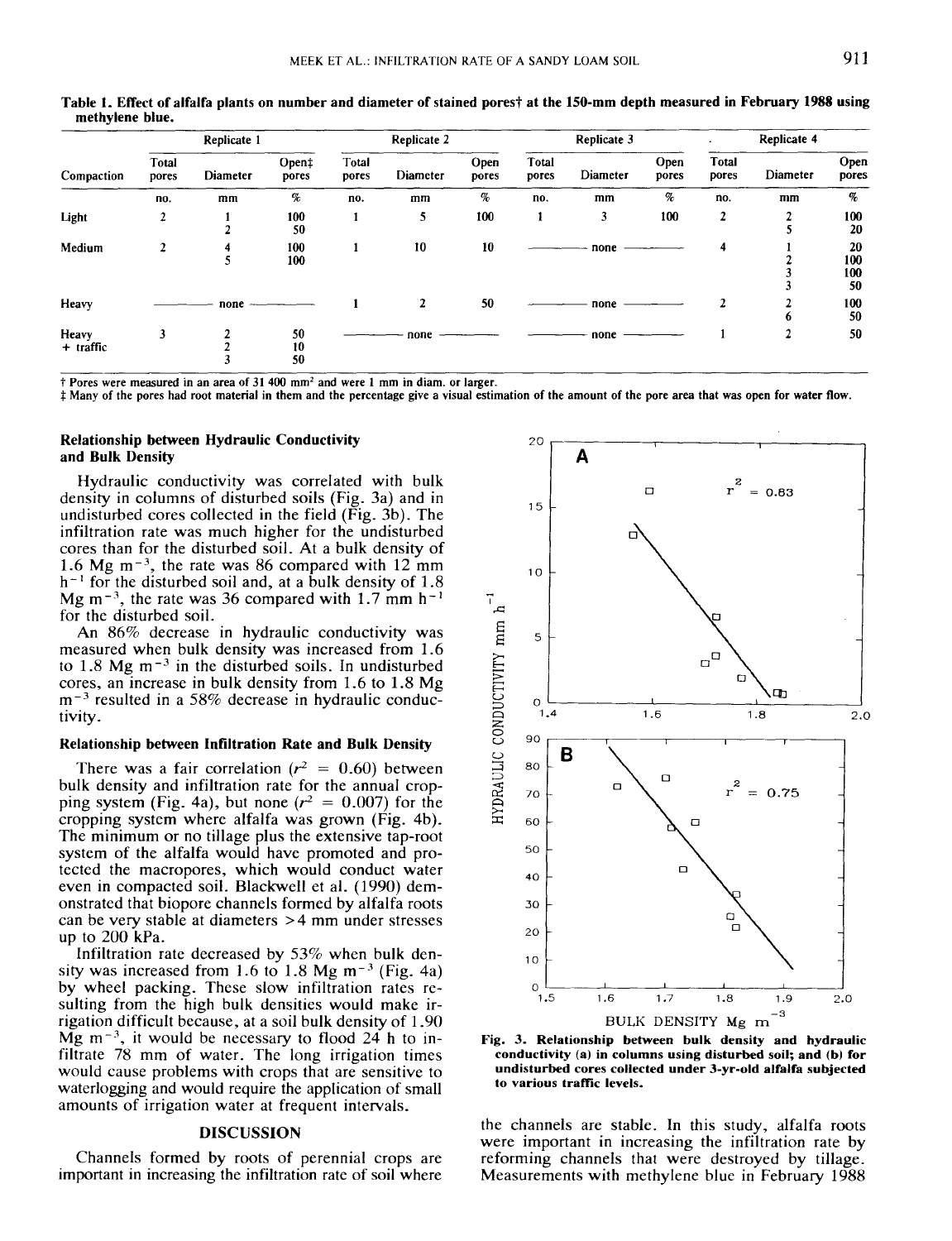

**Fig. 4. Relationship between bulk density (150-300-mm depth) and infiltration 2 h after flooding determined in July in the field under (a) an annual cropping system where cotton followed black-eyed peas and (b) cotton culture following alfalfa.**

found 40 pores  $m^{-2}$  (average diameter of 4 mm) conducting dye to the 150-mm depth. Because of additional death and decomposition of alfalfa tap roots during the season in 1988, this number would have increased. Using flow rates found by Ehlers (1975) for 4-mm-diam. pores, this would give a macropore flow rate for this study (40 pores  $\overline{m}^{-2}$ ) of 14.3 mm  $h^{-1}$ . The hypothetical flow rates through pores of this size would be about two orders of magnitude greater than those measured by Ehlers. The formation of channels by alfalfa roots should be the main factor explaining the large increases in infiltration under alfalfa culture, although only a few measurements were made of channels in the soil using methylene blue. Other factors that may contribute to increases in infiltration rate, such as swelling–shrinking, earthworm activity, or freezing–thawing (Carter, 1988), are not important factors in these soils. Gish and Jury (1983) also found that plant roots were important in regard to water flow through the soil. When the plants were actually growing, they found that the infiltration rate was reduced because root growth blocked channels. Later, when the roots decayed, channels were open for water flow.

The much higher *K* measured in undisturbed soil than in a column of disturbed soil is attributed to flow through channels that would increase flow but would not be influenced by the bulk density of the core. Large differences were also measured by Potter et al. (1988), who found that the hydraulic conductivity of disturbed soil was 25% in the topsoil and 10% in the subsoil, compared with the undisturbed soil.

The relationship between bulk density and infiltration was measured in two experiments as part of this study. In the system where annual crops were grown with extensive tillage,  $r^2 = 0.60$  (Fig. 4a); but, in a system where alfalfa promoted channel formation and there was minimum or no tillage,  $r^2 = 0.007$  (Fig. 4b). The 5-yr period when the field was in alfalfa was sufficient to allow channels to form and increase the infiltration rate to an averge of 75 mm  $h^{-1}$  (Fig. 4b), compared with a much lower rate for the annual cropping system (Fig. 4a). Beven and Germann (1982) found that decaying corn roots were important channels for water movement when corn was grown without tillage.

In this study, an increase in bulk density from 1.6 to 1.8 Mg  $m<sup>-3</sup>$  decreased the infiltration rate measured in the field at 120 min by 53% and hydraulic conductivity by 58% (determined using undisturbed soil cores). Similar results were measured by Agrawal et al. (1987) in a sandy soil, with an increase in bulk density of  $0.15$  Mg m<sup>-3</sup> (10.0–30-m depth) resulting in a decrease in infiltration rate of 42% and a decrease in hydraulic conductivity (0.10-0.30-m depth) of 56%.

These results may only apply to sandy soils low in organic matter. Measured bulk densities would be different on another soil with a different texture or higher organic-matter content or a soil subjected to freezing and thawing.

# **CONCLUSIONS**

The results of this study are:

- 1. Tillage increased the infiltration rate of compacted soil but did not change or decrease the rate of uncompacted soil because of disruption of channels.
- 2. Alfalfa culture resulted in large increases in the infiltration rate for both compacted and uncompacted soil. An explanation for this increase would be the death and decomposition of alfalfa tap roots.
- 3. The disruption of soil structure and channels resulted in a lower infiltration rate for disturbed soil than for undisturbed cores (same bulk density).
- 4. There was a fair correlation between bulk density and infiltration rate in fields under an annual cropping system, but none when cotton was grown following alfalfa.

#### **REFERENCES**

- Agrawal, R.P., B.S. Jhorar, J.S. Dhankar,. and M. Raj. 1987. Compaction of sandy soils for irrigation management. Irrig. Sci. 8:227-232.
- Akram, Mohd., and W.D. Kemper. 1979. Infiltration of soils as affected by the pressure and water content at the time of compaction. Soil Sci. Soc. Am. J. 43:1080-1086.
- Allmaras, R.R., R.W. Rickman, L.G. Ekin, and B.A. Kimball.